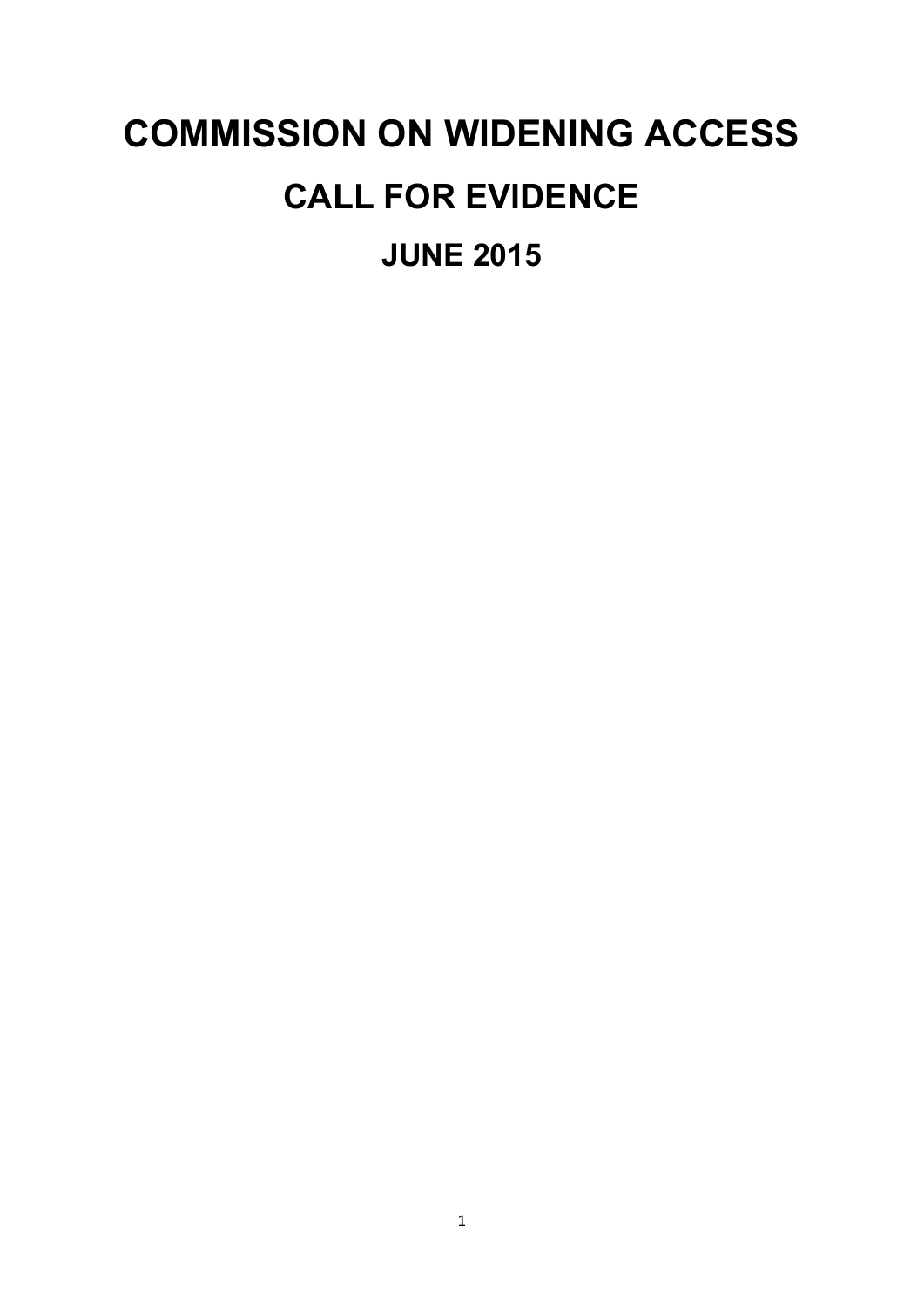# **Contents**

| <b>Background on the Commission</b> |  |
|-------------------------------------|--|
| <b>Call for Evidence</b>            |  |
| How to respond                      |  |
| <b>Annex A: Response form</b>       |  |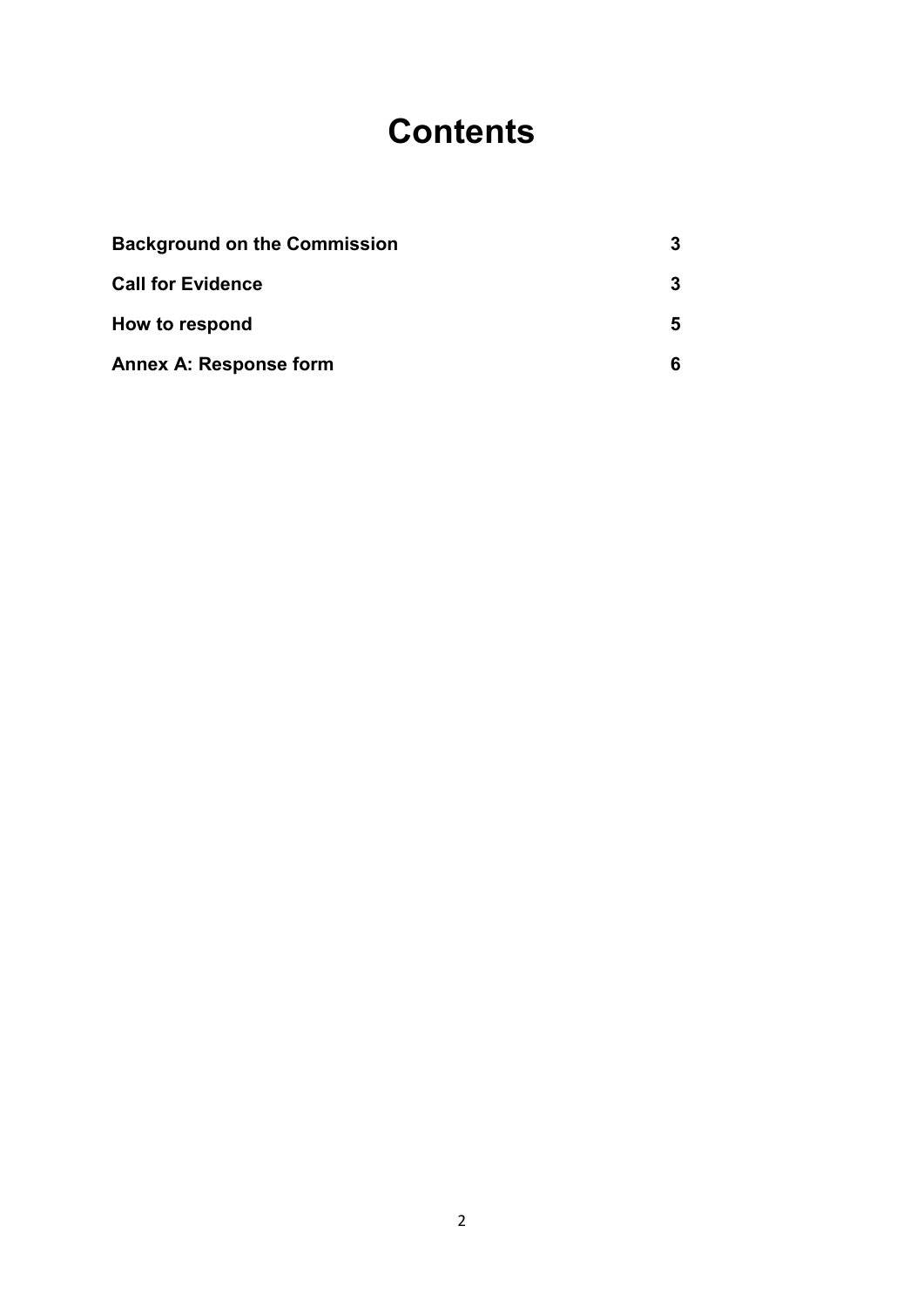# **Background on the Commission**

The recent Programme for Government sets out the Scottish Government's vision of a fairer, more equal Scotland. Central to that vision is the ambition that a child born today in one of our most deprived communities should, by the time he or she leaves school, have the same chance of accessing higher education as a child born in one of our least deprived.

The Commission on Widening Access has been established to advise Ministers on how this ambition can be met.

The Commission is chaired by Dame Ruth Silver, a senior educationalist with a personal and professional commitment to access. Dame Ruth is joined by key figures from business, education, early years and student representatives.

The Commission has been asked to provide an interim report in autumn 2015, followed by a final report in spring 2016.

# **Call for Evidence**

To achieve early progress, in the initial phase of its work the Commissioners have established three working groups, each focussed on a strategic theme:

- 1. Identification and removal of the barriers to access and retention
- 2. Identification and scaling up of best practice on their dismantling
- 3. The data and measures needed to support access and retention

This call for evidence mirrors robustly these three strategic themes. Below we set out in more detail the focus of each group and questions that they have identified to help inform their work.

#### **1. Identification and removal of barriers to access and retention**

This group will synthesise existing evidence around barriers to widening access and retention, and their removal, for those from socio-economically deprived backgrounds. Within these groups, it will also seek to identify any specific barriers for those with different equality characteristics, particularly for those with a care experience.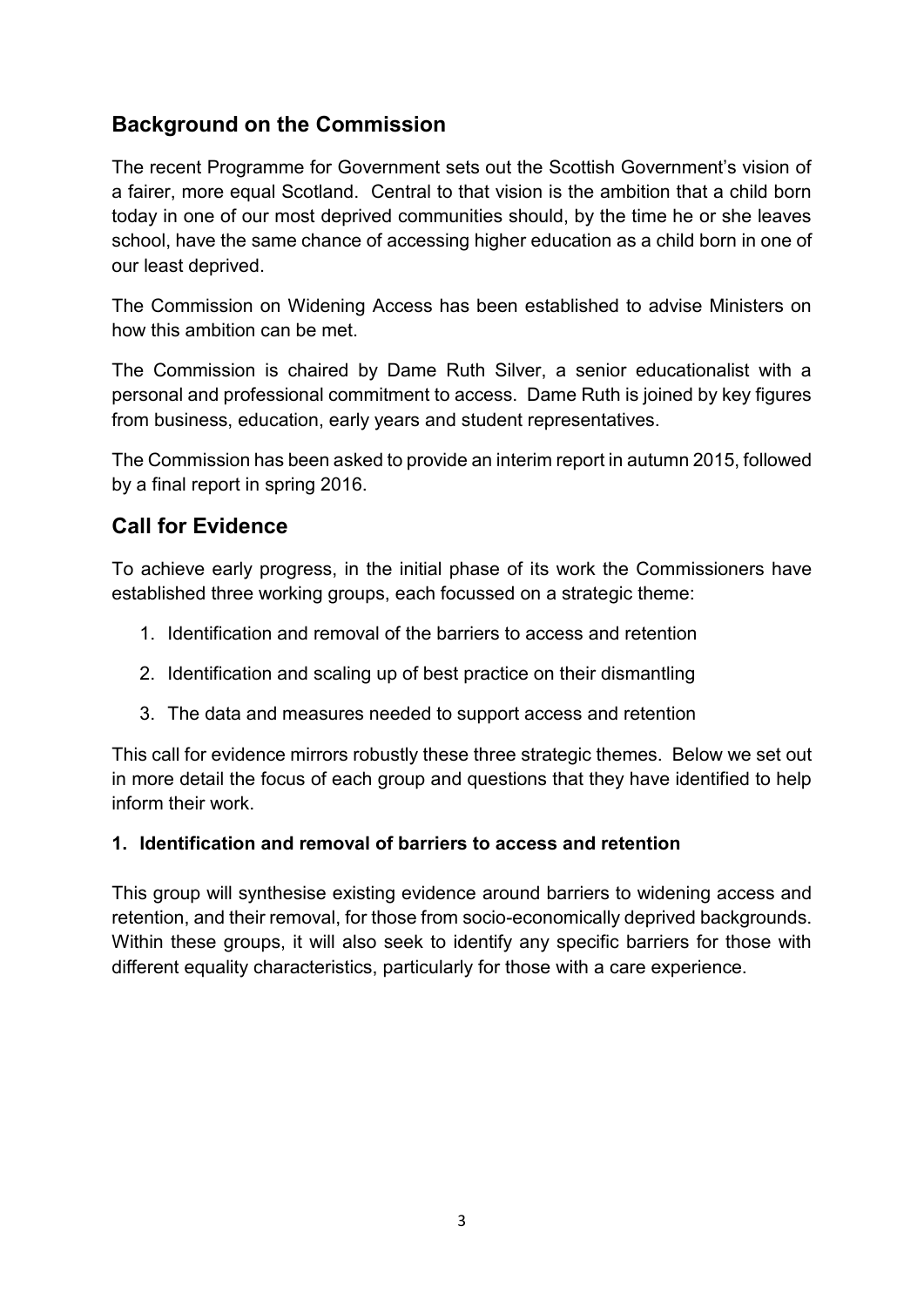#### **2. The identification and scaling up of best practice**

This group will identify best practice on supporting access to higher education across early years, schools, colleges, universities and employers. Based on this, it will support the Commission to make recommendations on how best practice can be scaled up and embedded within individual institutions as well as across the wider education and employment system.

#### **3. Data and measures**

This group will identify the data and information required to monitor and support improvements on widening access across all education providers, and the processes necessary to support this.

Its work will help the Commission to propose meaningful, evidence based targets for participation in higher education, as well as clear milestones to drive further and faster progress.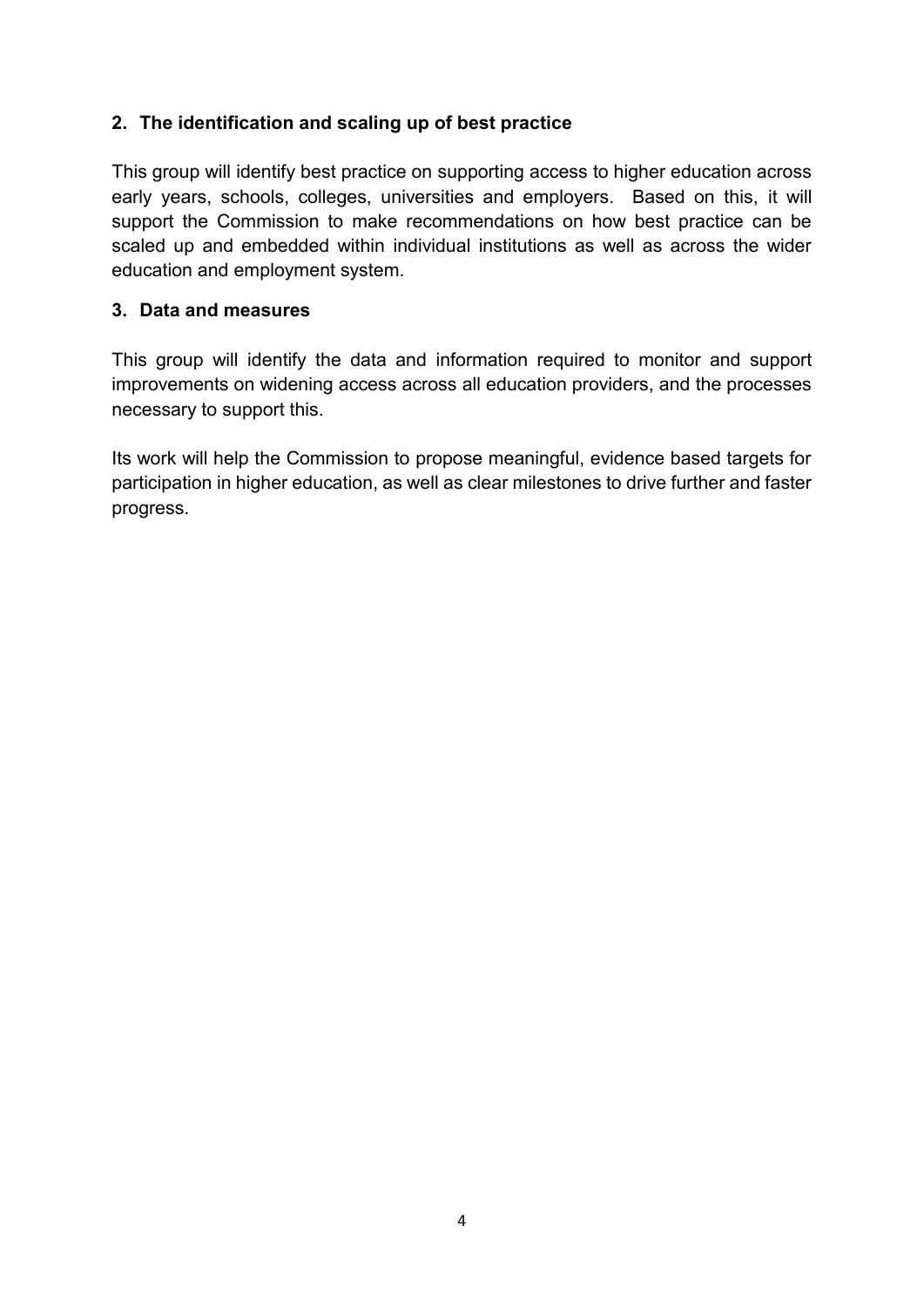#### **How to respond**

Please respond to this call for evidence by completing the form at **Annex A** and then emailing or posting it to:

**Email:** Wideningaccess@scotland.gsi.gov.uk

**Postal Address:**  Secretariat to the Widening Access Commission Higher Education and Learner Support Division 5 Atlantic Quay 150 Broomielaw Glasgow G2 8LU

#### **The call for evidence will close at midnight on 20 July 2015. Responses should not exceed 1500 words.**

Please provide your response in Microsoft Word format. It would be very helpful to include contact details in your response in case the Commission wishes to seek further evidence from you or your organisation.

#### **Confidentiality and Data Protection**

Responses will be reviewed by the Commission and its working groups after the closing date. They will be used to identify evidence and themes that the Commission should consider in its work. Responses may be published online or as part of Commission reports. It is therefore important to make clear if there is anything in your response which you consider to be confidential and would prefer not to be made public.

#### **Help with queries**

Questions about this call for evidence can be sent to:

Stephen O'Neill Wideningaccess@scotland.gsi.gov.uk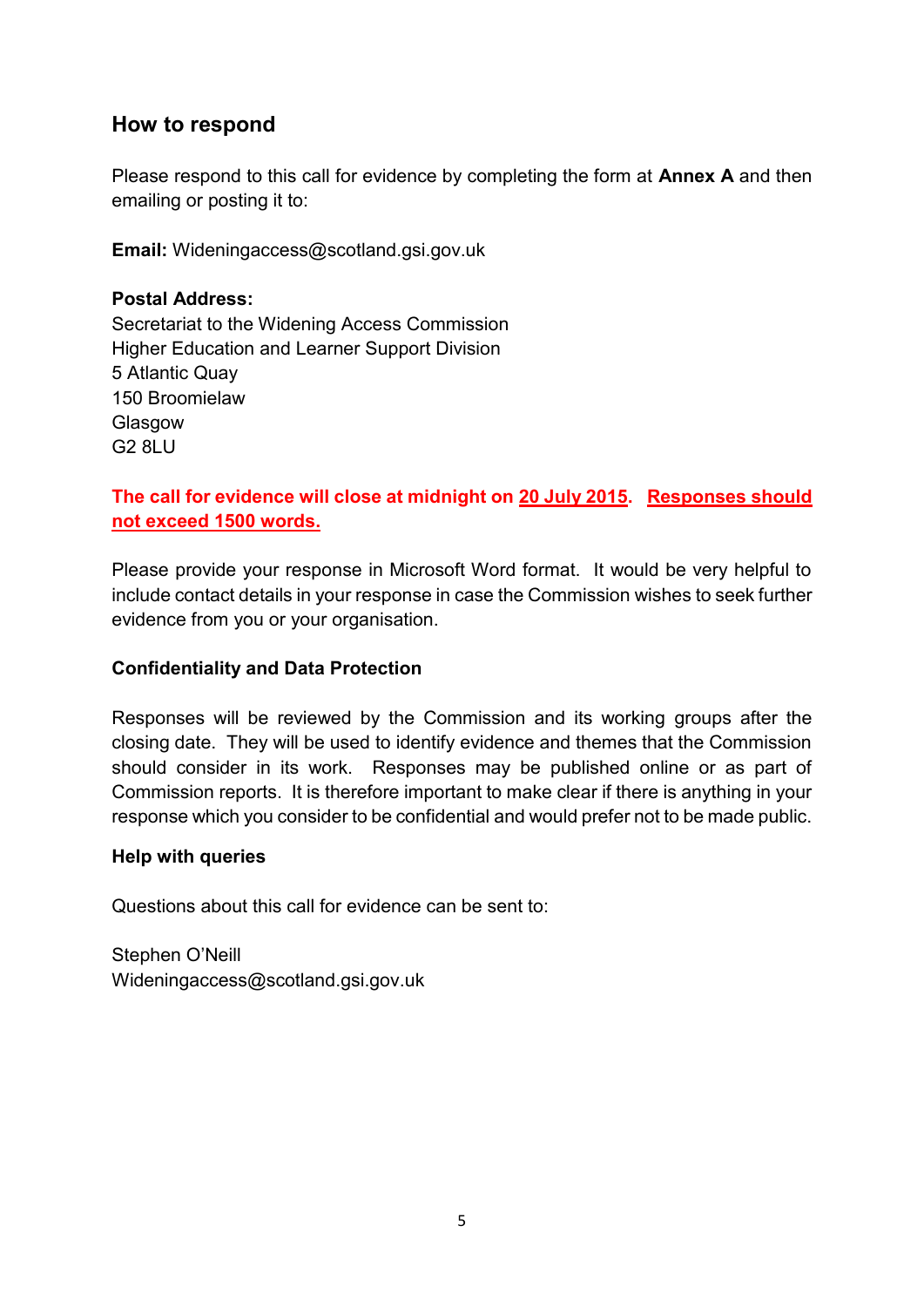# **ANNEX A**

# **RESPONSE FORM**

#### **Name: Lucy Hunter Blackburn**

#### **Organisation: None**

Role: Freelance researcher

#### **Are you responding on behalf of this organisation? (Yes/No): N/a**

#### **Email: adventuresinevidence@gmail.com**

#### **Tel: 01312584493**

Please provide evidence and views in relation to the questions and strategic themes on the next page.

Evidence should relate to widening access specifically for those from **socio-economically** deprived backgrounds.

Responses **should not exceed 1500 words**.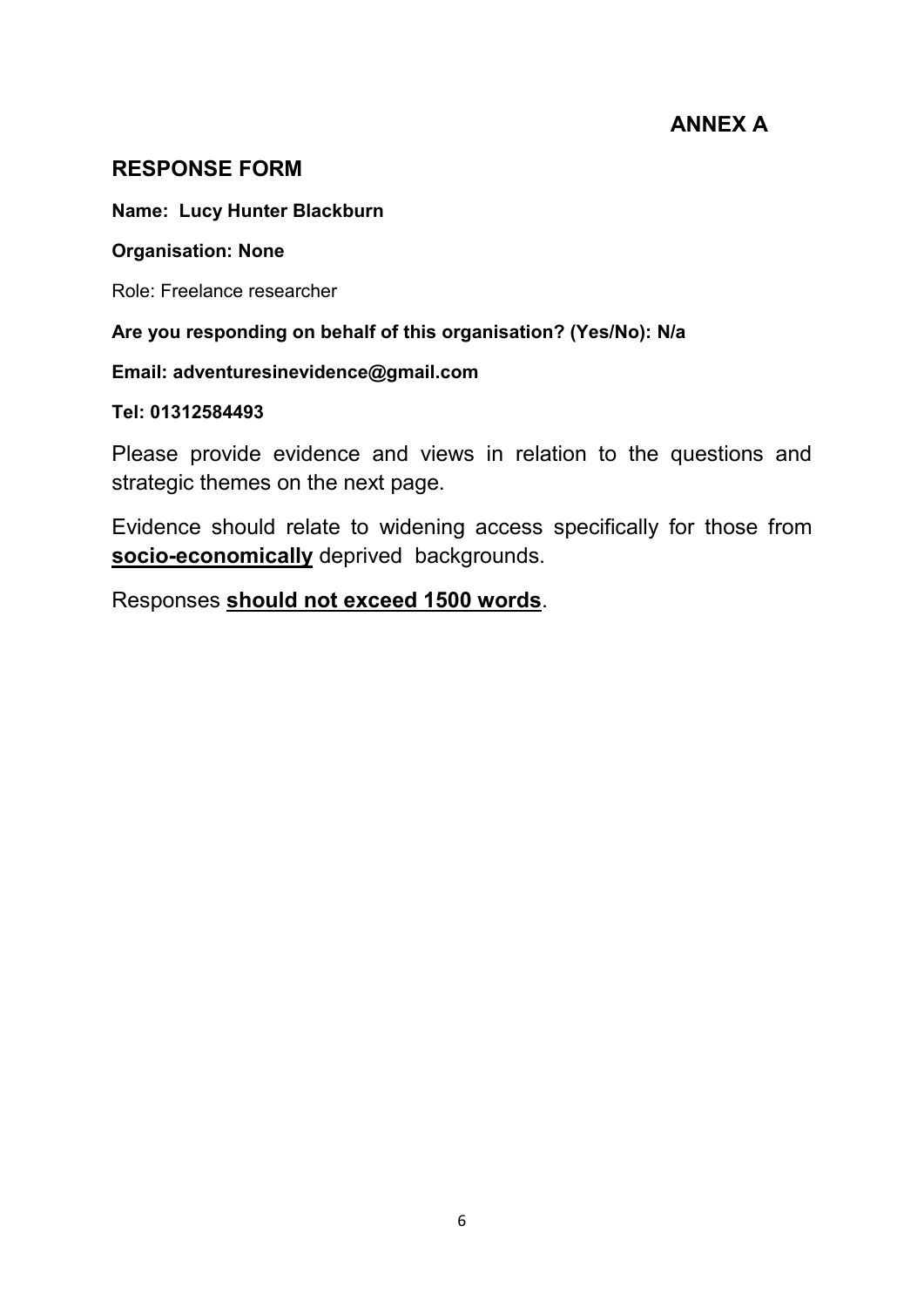# **1. The identification and removal of barriers to access and retention**

Submissions addressing the following questions are of particular interest to the Commission:

- What are the main barriers to accessing university and higher education in colleges for people from socio-economically deprived backgrounds and those with care experience, and how can these be overcome?
- What more can be done specifically by colleges and universities, including institutions with the highest entry requirements, to generate a greater volume of successful applications from people from socio-economically deprived backgrounds?
- What actions can be taken to support people from socio-economically deprived backgrounds who enter higher education to successfully complete their course?

# **Response**

This response concentrates on the role of student support. The annex to this response provides the supporting detailed evidence.

The available evidence suggests that student funding plays a smaller part in determining participation in higher education by disadvantaged young people than is generally asserted in political, media and social discourse. Other factors, such as family attitudes, school attainment and subject choice and the extent of well-designed access work undertaken in schools, appear likely to have a much larger influence.

Elements of student funding which have been argued at various times to have an effect on participation are:

- Tuition fees: International and internal UK comparisons provide no evidence for a link between fee levels and access, particularly once the immediate costs of fees are covered by access to a state-supported loan.
- Total debt (whether for fees or living costs): Contrary to expectation, across the UK as debt has increased so has participation by young people from disadvantaged backgrounds. This does not rule out that some young students are deterred by debt and various studies emphasise the need to understand better which students are most debt averse. However, in general terms any deterrent effect is being outweighed by other factors. Participation by mature students, whose numbers are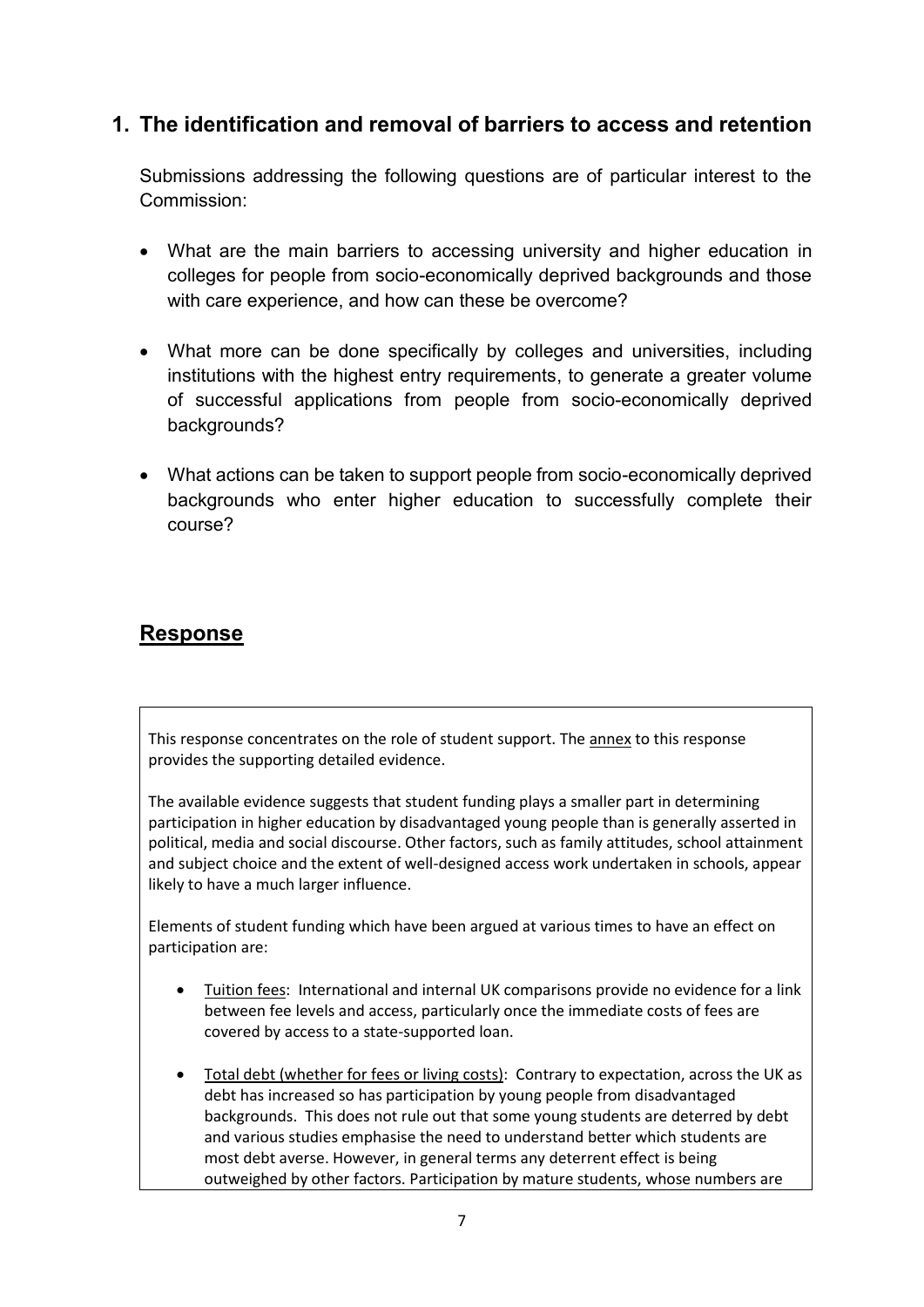falling in all parts of the UK, seems to be more sensitive to debt: but even for this group, other factors also seem likely to be having an effect.

- Grant rather than loan: There is some recent research evidence that substituting grant for loan in living cost support may slightly increase participation by low-income students, which would be consistent with some in this group being relatively debtaverse.
- Total support for living costs: Again, there is some evidence that increasing living cost support in total, whether using grant or loan, slightly increases participation, which would be consistent with students from low incomes being otherwise deterred by an inability to meet upfront costs such as rent, food etc .

#### Issues for Scotland

(i) Largely loan-based living cost support

In Scotland, the system for supporting living costs is heavily dependent on the use of loans: at low incomes, students must borrow between £6,750 and £5,750 a year in order to obtain their full support, implying a total debt of between £23,000 and £27,000 over four years (more for those on 2+3 models). This model is not working for many of those for whom the most help is intended. Only two-thirds of the poorest young students borrow enough to obtain the government's "minimum income guarantee": most of the rest rely entirely on very limited amounts of grant (below £2,000 a year).

It is not clear how far non-borrowing students do not need all the help on offer, despite their very low declared family income, and how far they are not willing to use the student loan system, even if this causes severe hardship or makes participation unaffordable. As far as it is the latter, Scotland's large reliance on living cost loans will be having some effect on widening participation, not least among those groups least able to live at home (including many from rural areas and those from troubled or poorly-housed families). **The Commission should consider whether some improvement in grant is needed to address this.**

#### (ii) Information about loans

Debt aversion may be an absolutely unavoidable in some students. However, it is possible that the relatively large numbers of non-borrowing low-income students is partly a function of the poor quality of public debate and education about student loans in Scotland. The Scottish Government has greatly increased its reliance on student loans (now exceeding £0.5bn a year) while maintaining a rhetoric which discourages students from seeing these as a safe way of funding their higher education. For example, speaking on his last day in office, the previous First Minister said:

As somebody who had a modest upbringing in a council scheme in Linlithgow, whose parents in an atmosphere of both free education and **full grant**, scrimped and saved to send four children to university, **I know what a challenge and what would have happened with the imposition of large debt to people like myself.**

This contradiction between policy and rhetoric is unhelpful and those most likely to be damaged by it are those from low-income backgrounds who are deterred from entering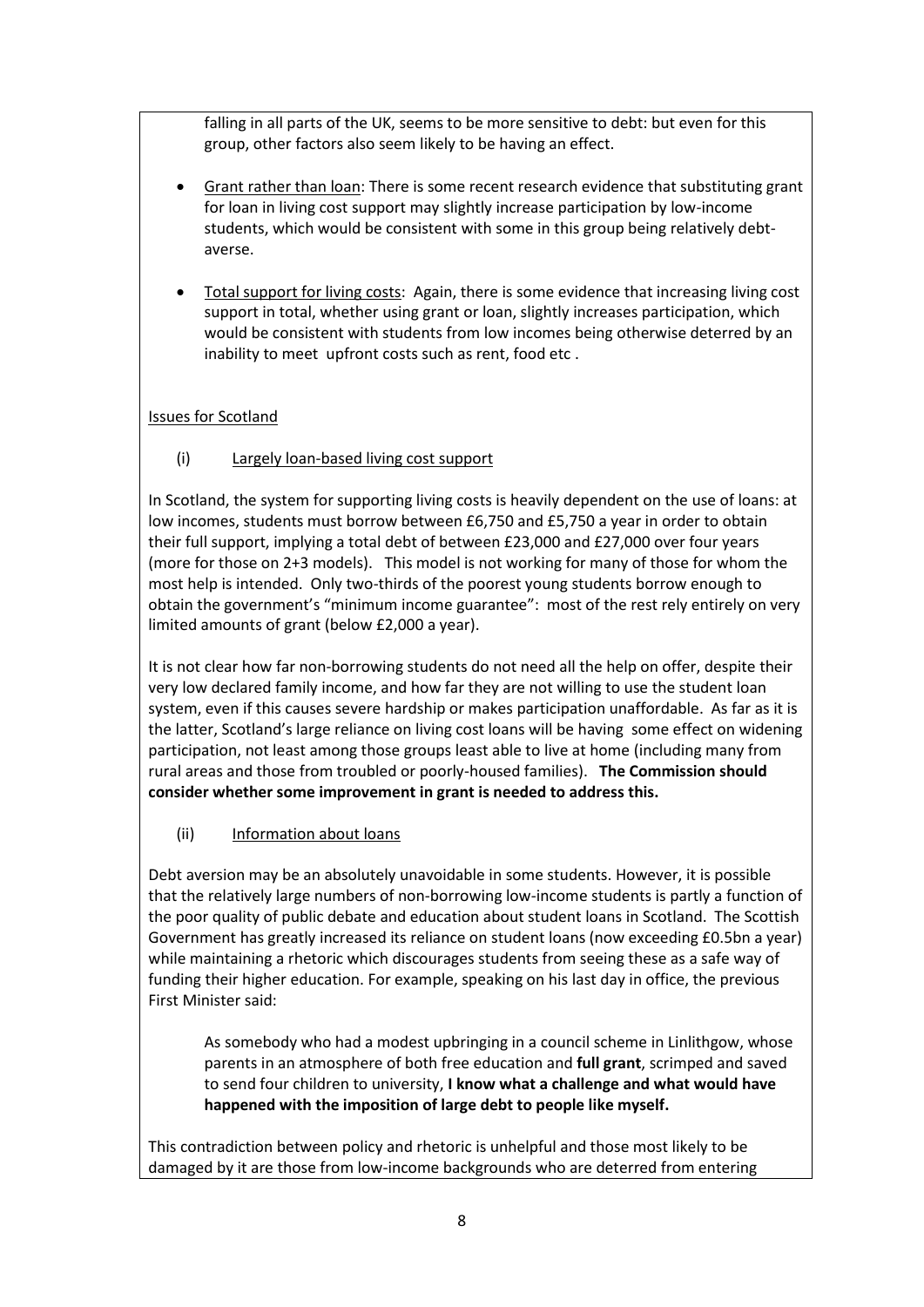higher education because they are fearful of taking out a student loan or who attempt to rely entirely on grant to fund their studies, when they cannot rely on family support in cash or kind. **Assuming that the government has no plans to reduce its reliance on student loans, the Commission should address this point.**

(iii) Living cost support away from home

Living cost support for Scottish students living away from home is relatively low compared to the rest of the mainland UK for students at incomes between £17,000 (£19,000 from this autumn) and £45,000. This would empirically be expected to be having some impact on participation, again particularly among those less able to live at home. It may also be limiting the HE choices of lower-income students. A family income in the £20,000's remains relatively low. **The Commission should consider whether the support for students living away from home is adequate at incomes just above the threshold qualifying students for maximum support.**

(iv) Investment choices

In 2013-14, **every £1,000 per head of fee funding for students in the top half of the income distribution cost the same to the cash budget as the government's entire spending on grants**  (£65m in each case). That figure may also be compared with the £25m per year (£100m over 4 years) recently announced by the Scottish Government for the "Scottish Attainment Challenge" fund. The Commission may also wish to examine how £65m compares with the total spending on access-related initiatives, if it has access to that information.

Given how budgeting works within government, it is very hard to believe that the political priority given to saving higher income students from incurring any debt at all for their fees has not had a knock-on effect on the funding available for more targeted investment in the education and support of young people from disadvantaged backgrounds.

The Commission's remit appears to take universal free tuition as a given: however, **it would do a great service to the access debate in Scotland if the Commission were at least to make a clear statement on whether it believes the present model of universal 100% cash funding for tuition in Scotland plays an active part in promoting wider access** (and if so, by what mechanism and on what evidence it bases that conclusion). Given the sums at stake, and the limited availability of cash resources to the Scottish Government, **the Commission should also assess the relative benefit in terms of widening access of cash funding the whole fee cost for all students compared to spending elsewhere in the education system.** 

(v) Long-term equity

My research concentrates on the distribution of debt amongst students. In Scotland, the arrangements for student funding are unique in the UK in assuming the highest levels of student debt amongst the poorest students. This pattern is also reflected in actual borrowing, again uniquely in Scotland. Low-income students are more likely to borrow than those at higher incomes and on average will borrow more.

The Scottish Government tends to respond to any criticism of debt distribution in Scotland by quoting the Student Loans Company's figures for final average borrowing across the UK. These figures are misleading, concealing that since 2013 low-income degree students in Scotland face much the same level of debt as their counterparts in the other devolved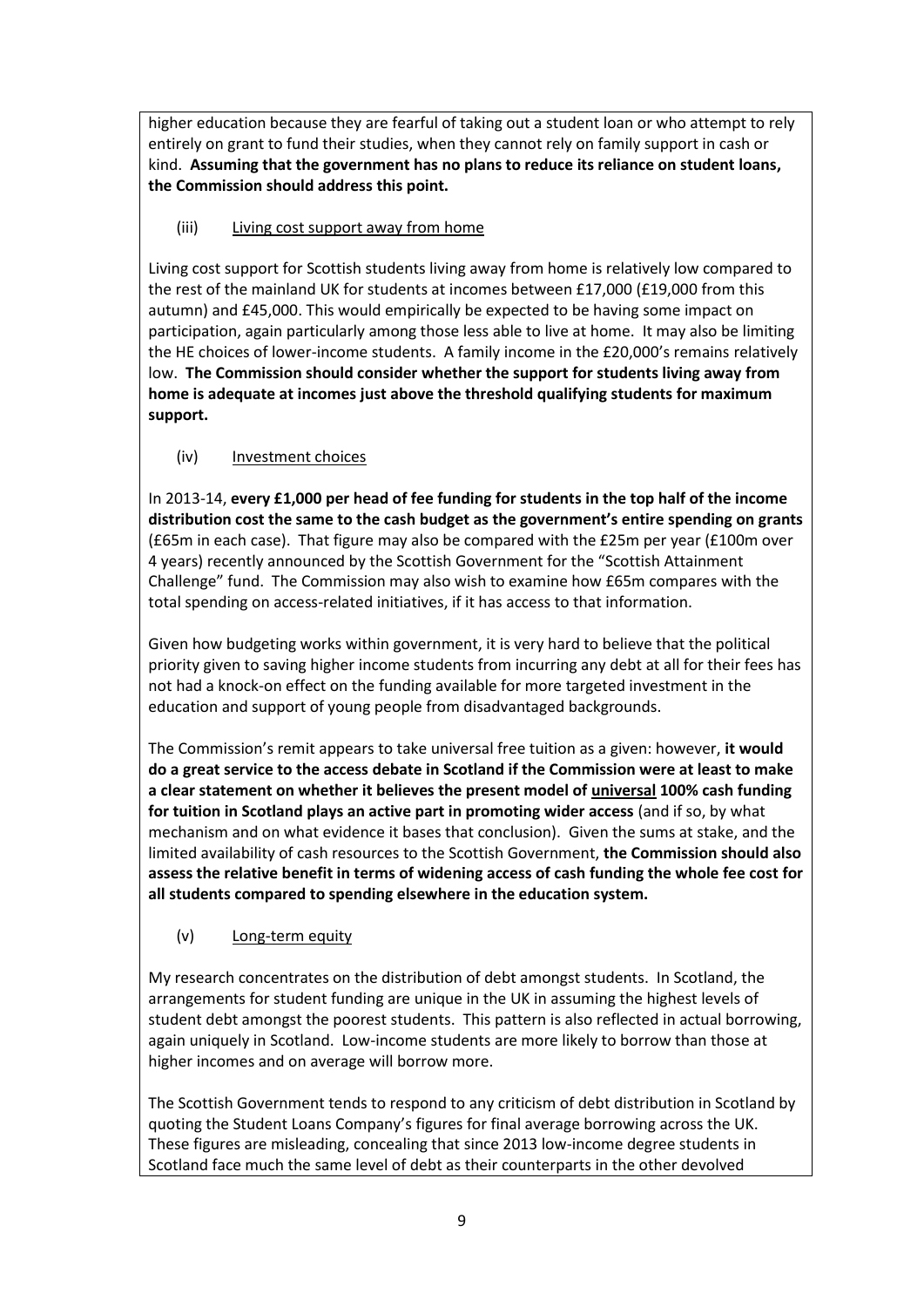administrations, and in some cases more, while students from higher incomes in Scotland have the lowest debt of any group in the UK and in many cases are still able to leave university with no debt at all.

The Scottish arrangements are building up a regressive sharing of student debt in the Scottish graduate population. Those who started with least will end up owing the government most. This has implications for social justice in the long-term and the embedding of inequality over the generations. Those least able to rely on family help through immediate support or inheritance are those who will also have to forego the most from their salaries in future, reducing their relative capacity to pay for housing, pensions, childcare or other costs. This is simply unfair. It is not a widening access issue as such. **But it raises the question of whether the cost of widening access is expected to be covered disproportionately by deductions from the future earnings of those from poorer backgrounds. The Commission should consider this point.**

# **2. The identification and scaling up of best practice**

Submissions addressing the following questions are of particular interest to the Commission:

- What can be learned from Scottish access programmes, across the education system and early years, about best practice in relation to improving access, retention and successful completion?
- What new programmes might be introduced in Scotland, drawing on experiences in the rest of the UK and other countries, that have had proven success in improving access, retention and successful completion for people from socio-economically deprived backgrounds?
- Which widening access programmes, initiatives and curriculum components, with a proven record of success, have the potential to be scaled up nationally?

Research undertaken in England suggests that locally-provided additional institutional bursaries are not especially effective in supporting wider access: see *[An interim report: Do bursaries](https://www.offa.org.uk/publications/#201402)  [have an effect on retention rates](https://www.offa.org.uk/publications/#201402)* (OFFA publication 2014/02) and *[Have bursaries](https://www.offa.org.uk/publications/#201006)  [influenced choices between universities?](https://www.offa.org.uk/publications/#201006)* (OFFA publication 2010/06). OFFA is currently undertaking further research in this area, following the changes introduced in 2012.

More generally, OFFA has invested in considerable amounts of research into widening access good practice, which the Commission should systematically review.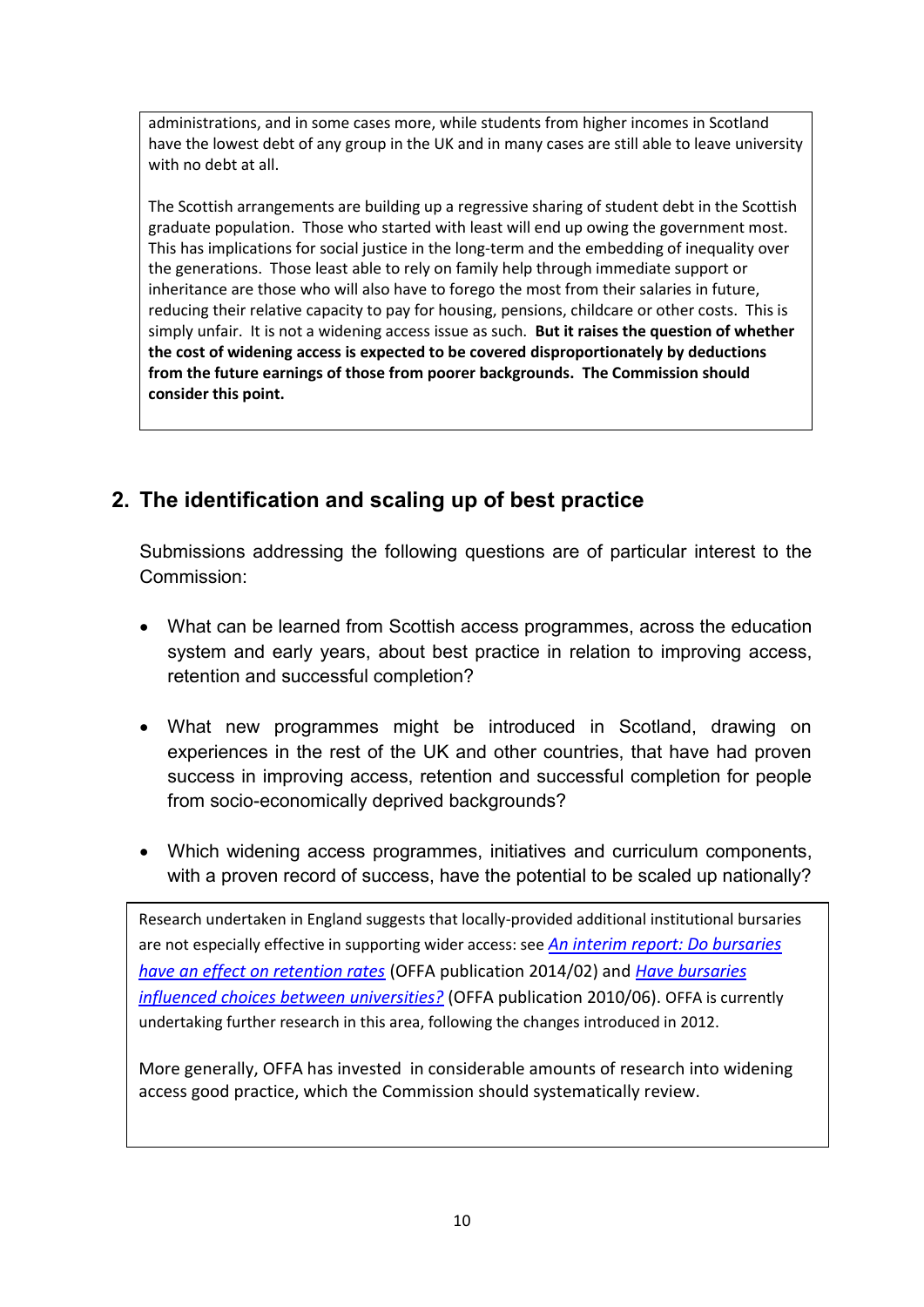# **3. The data and measures needed to support access and retention**

Submissions addressing the following questions are of particular interest to the Commission:

- What evidence or data is required to effectively measure Scotland's progress on widening access to higher education at both a national and institutional level?
- What evidence or data should be considered as part of the admissions process for students from socio-economically deprived backgrounds?
- Do we have enough evidence on the effectiveness of existing widening access programmes and initiatives and, if not, what else do we need to do to build a robust evidence base in this area?

The figures collected by SAAS on the take up of student support should be used much more to monitor changes in the student population and student behaviour, particularly at low incomes. The SAAS data is particularly useful because by definition it covers all those students benefitting from government support in HE, whether at university or college.

The figures currently published do not:

- distinguish between the poorest and the most well-off students in the income-related table;
- provide data on the take up of the "minimum income guarantee" figures on this have had to be obtained through further questions:
- more generally, provide data on the take-up of grants, fees and loans, and total living costs support, by different levels of grant entitlement.

Also, more use could be made of systematic analysis of changing trends in grant take-up. For example, the total number of students on income-related grants fell between 2012-13 and 2014- 15 by 1.9%, from 51,515 to 50,560. It would be useful to see this trend analysed and explained.

**The Commission should consider how more use could be made of SAAS data by government and how more information could be published as standard.**